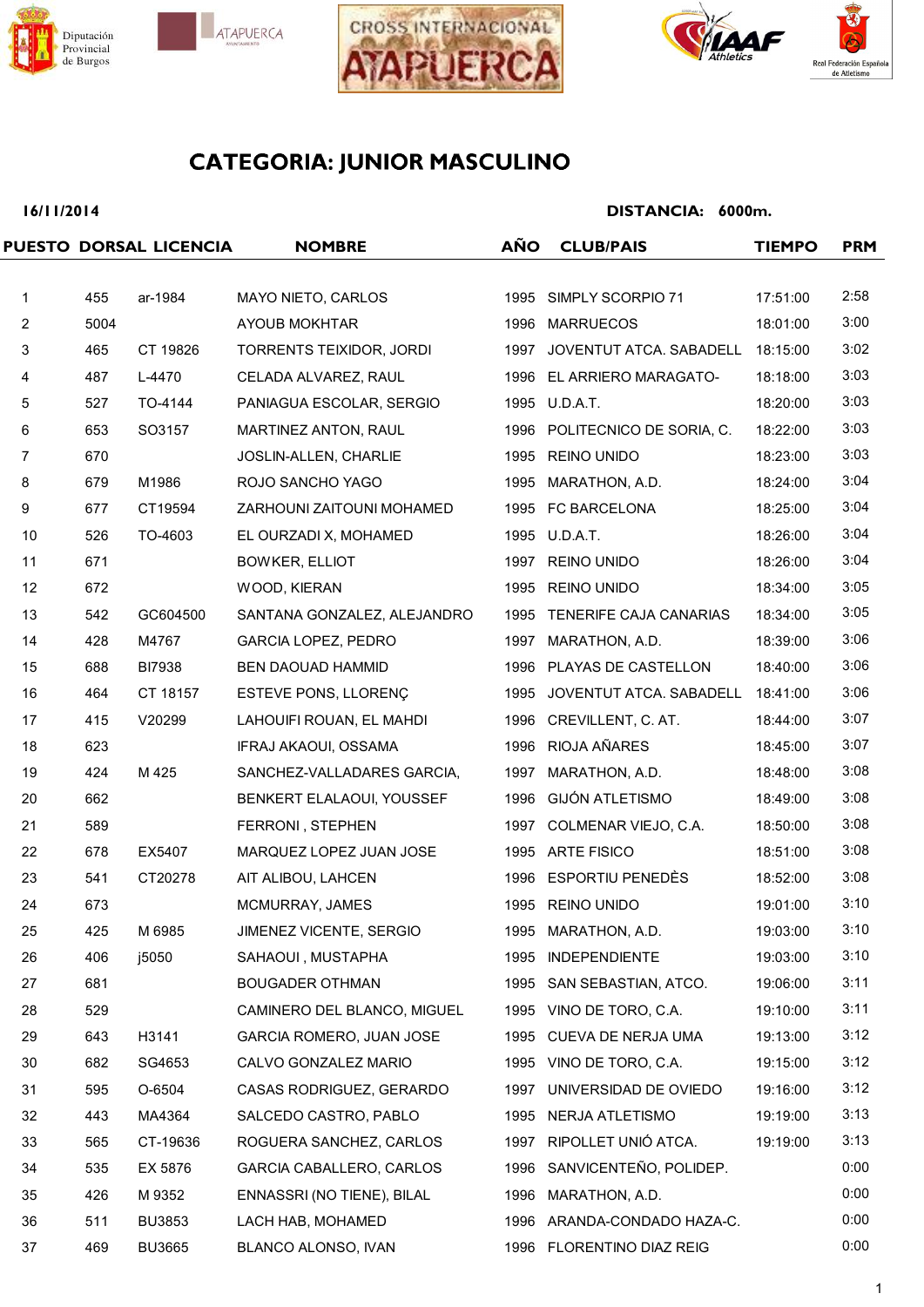







### **16/11/2014**

|    |     | PUESTO DORSAL LICENCIA | <b>NOMBRE</b>                 | <b>AÑO</b> | <b>CLUB/PAIS</b>             | <b>TIEMPO</b> | <b>PRM</b> |
|----|-----|------------------------|-------------------------------|------------|------------------------------|---------------|------------|
| 38 | 423 | M 5549                 | HOUKMI EL JARMOUNI, AMIN      |            | 1996 MARATHON, A.D.          |               | 0:00       |
| 39 | 474 | GA-764290              | MASEDA DORADO, IVO            |            | 1997 LUGO RUNNING CLUB       |               | 0:00       |
| 40 | 580 | SA-4642                | GARCIA HERRERO, JOSE MANUEL   |            | 1997 IANUARIUS, C.ATMO. (SA) |               | 0:00       |
| 41 | 547 | CU1611                 | <b>GOMEZ BENITO, SAMUEL</b>   |            | 1995 TARANCÓN, CDEA          |               | 0:00       |
| 42 | 689 | EX6186                 | CHIKHAOUI MOHAMED             |            | 1997 ARTE FISICO             |               | 0:00       |
| 43 | 449 | GA-76418               | LAGO TIZON, ADRIAN            | 1997       | COMESAÑA SPORTING CLUB       |               | 0:00       |
| 44 | 599 | O-6268                 | ACEBES BRAVO, MARTIN          |            | 1996 UNIVERSIDAD DE OVIEDO   |               | 0:00       |
| 45 | 644 | sg-3959                | ESTEBAN PASCUAL, EDUARDO      |            | 1996 HOTEL CANDIDO-CIUDAD DE |               | 0:00       |
| 46 | 501 | <b>BU3636</b>          | PARAMO ANDRES, PABLO          |            | 1997 UNIVERSIDAD DE BURGOS   |               | 0:00       |
| 47 | 459 | ar-2758                | PASTOR YOLDI, LUIS            |            | 1996 SIMPLY SCORPIO 71       |               | 0:00       |
| 48 | 485 | S 10273                | GUTIERREZ GUTIERREZ, VICTOR   |            | 1996 CARREFOUR BEZANA        |               | 0:00       |
| 49 | 520 |                        | DIEZ ROMAN, MIGUEL            |            | 1996 ATLETARIA ISAAC VICIOSA |               | 0:00       |
| 50 | 461 | O-6803                 | BAKKALI, MOHAMED              |            | 1996 LUGONES S.D., ATCO. DE  |               | 0:00       |
| 51 | 531 | ZA3101                 | MAKDADE, MOHAME               |            | 1997 VINO DE TORO, C.A.      |               | 0:00       |
| 52 | 646 | M6570                  | PIRIZ LARA, SANTIAGO          |            | 1997 COSLADA, UNION ATCA.    |               | 0:00       |
| 53 | 627 | SM4828                 | BARATA FERNANDEZ, JOSE MIGUEL |            | 1996 SELAYA-REPARTE          |               | 0:00       |
| 54 | 558 | SO3205                 | FERNANDEZ MONTAÑO, GERMAN     |            | 1996 SORIA CAJA RURAL, ATMO. |               | 0:00       |
| 55 | 624 |                        | DIAB DIAB, SAID               |            | 1997 RIOJA AÑARES            |               | 0:00       |
| 56 | 569 | M 893777               | PULIDO RUIZ, ALBERTO          |            | 1996 SUANCES, C. AT.         |               | 0:00       |
| 57 | 686 | EX6411                 | DUELT ZARALLO MIGUEL          |            | 1996 ARTE FISICO             |               | 0:00       |
| 58 | 687 | CT23923                | LAABADI IMAD                  |            | 1996 MARATHON, A.D.          |               | 0:00       |
| 59 | 410 | M 6363                 | HERNANDEZ DE CASTRO, ALFONSO  |            | 1995 ARDILLAS EL ESCORIAL    |               | 0:00       |
| 60 | 618 | VI-3482                | MANSO URTURI, JAVIER          |            | 1997 LA BLANCA, C.A.         |               | 0:00       |
| 61 | 594 | CT-19587               | MOUNIM NAAMAN, MOURAD         |            | 1996 MONTORNES, C.ATME.      |               | 0:00       |
| 62 | 597 | O-6265                 | ALVAREZ MARTINEZ, CARLOS      |            | 1996 UNIVERSIDAD DE OVIEDO   |               | 0:00       |
| 63 | 499 | <b>BU3546</b>          | VIVANCO ANTONO, SANTIAGO      |            | 1997 UNIVERSIDAD DE BURGOS   |               | 0:00       |
| 64 | 490 | L-100296               | REDONDO MANGA, NOE            |            | 1995 EL ARRIERO MARAGATO-    |               | 0:00       |
| 65 | 411 | M-7068                 | MARTINEZ PALOMARES, JOSE      |            | 1996 MARATHON ARANJUEZ       |               | 0:00       |
| 66 | 440 | O-7259                 | RAMOS NOVAL, XURDE-NEL        |            | 1996 GIJONES FUMERU, ATCO.   |               | 0:00       |
| 67 | 402 |                        | BOUZA DIAZ, ADRIAN            |            | 1995 INDEPENDIENTE           |               | 0:00       |
| 68 | 489 | L-4468                 | SANTOS ALONSO, LUIS           |            | 1995 EL ARRIERO MARAGATO-    |               | 0:00       |
| 69 | 498 | <b>BU3674</b>          | SANCHEZ GOMEZ, PABLO          |            | 1996 UNIVERSIDAD DE BURGOS   |               | 0:00       |
| 70 | 475 | GA-764288              | MANSO-PEDROSA GARCIA, IVAN    |            | 1997 LUGO RUNNING CLUB       |               | 0:00       |
| 71 | 458 | AR 1765                | ESTERAS SANCHEZ, PEDRO        |            | 1995 SIMPLY SCORPIO 71       |               | 0:00       |
| 72 | 539 | A10239                 | REQUENA GARCIA, RUBEN         |            | 1996 PLAYAS DE CASTELLON     |               | 0:00       |
| 73 | 435 | M 3138                 | RODRIGUEZ MARTINEZ, PABLO     |            | 1996 ALCORCON, C. ATMO.      |               | 0:00       |
| 74 | 684 | EX6005                 | PERAITA RODRIGUEZ ANTONIO     |            | 1996 ARTE FISICO             |               | 0:00       |
| 75 | 567 | VA-8585                | FRANCISCO SANTA ELENA, SANTOS |            | 1996 CASTILLO DE LA MOTA     |               | 0:00       |
|    |     |                        |                               |            |                              |               |            |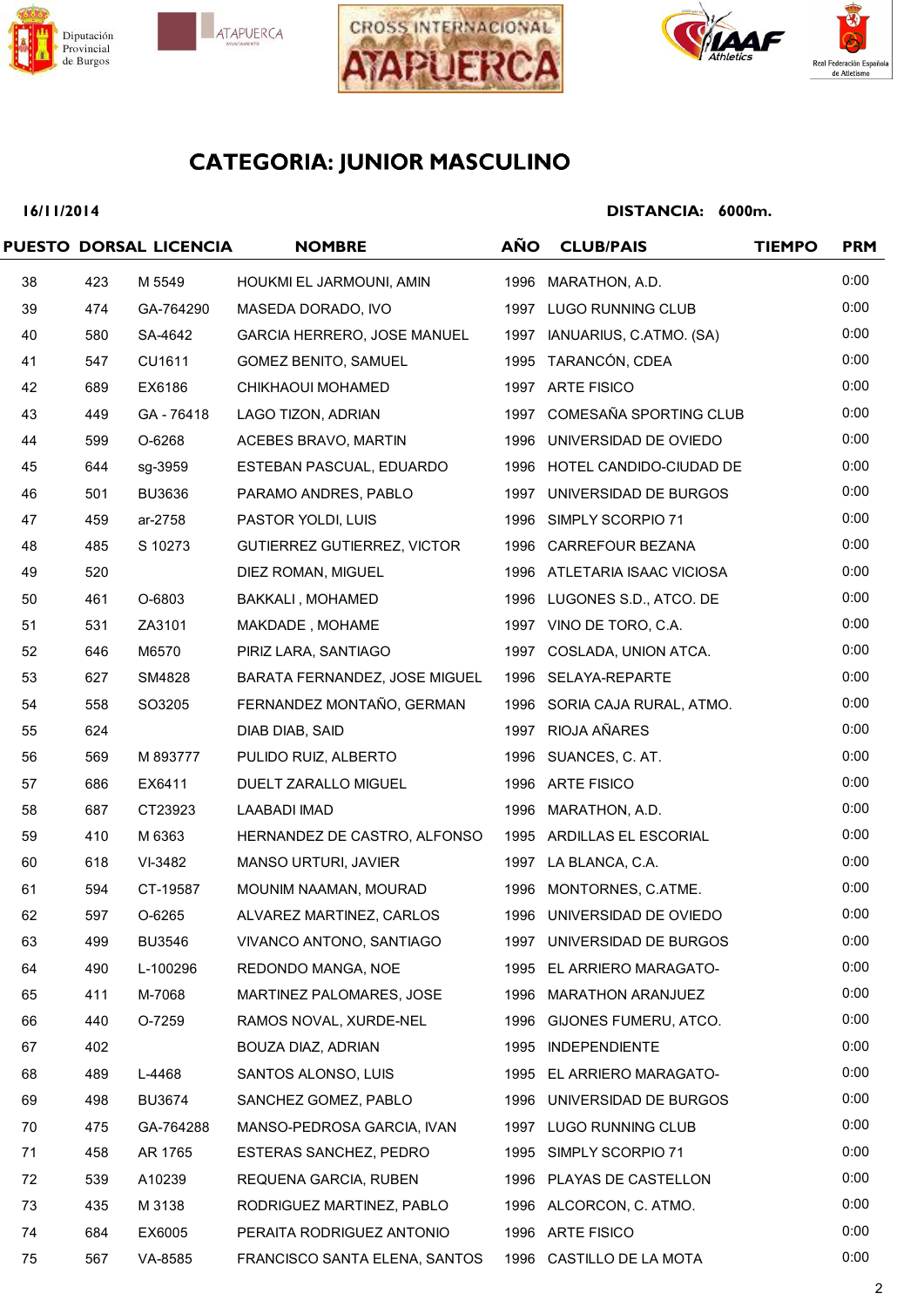







### **16/11/2014**

|     |      | PUESTO DORSAL LICENCIA | <b>NOMBRE</b>                 | <b>AÑO</b> | <b>CLUB/PAIS</b>                   | <b>TIEMPO</b> | <b>PRM</b> |
|-----|------|------------------------|-------------------------------|------------|------------------------------------|---------------|------------|
| 76  | 448  | GA - 76491             | SUAREZ AMOEIRO, VICENTE       |            | 1997 COMESAÑA SPORTING CLUB        |               | 0:00       |
| 77  | 666  | GA 764592              | VILLEGAS CARRAGAL, PAULO      |            | 1997 SDAD. GIMNASTICA              |               | 0:00       |
| 78  | 578  | VA8567                 | CASADO GIBAJA, RAUL           |            | 1996 VALLADOLID, C.ATMO.           |               | 0:00       |
| 79  | 5005 |                        | BELTRAN FONT, SERGI           |            | 1996 MONTORNES, C.ATME.            |               | 0:00       |
| 80  | 629  | SM4829                 | SAINZ ORTIZ, EUGENIO          |            | 1995 SELAYA-REPARTE                |               | 0:00       |
| 81  | 555  | V 20882                | CARRASCOSA OLMOS, JOSE JAVIER |            | 1996 QUART DE POBLET, C.A.         |               | 0:00       |
| 82  | 476  | SR 3033                | QUINTANA LAVIN, CARLOS        |            | 1997 CAMARGO RIA DEL CARMEN        |               | 0:00       |
| 83  | 456  | AR 2213                | LARROSA MOLES, CESAR          |            | 1996 SIMPLY SCORPIO 71             |               | 0:00       |
| 84  | 598  | 0-6266                 | ALVAREZ MARTINEZ, PABLO       |            | 1996 UNIVERSIDAD DE OVIEDO         |               | 0:00       |
| 85  | 486  | LO6907                 | <b>BOUJIDA, MOUHCINE</b>      |            | 1996 HARO, A.D.                    |               | 0:00       |
| 86  | 572  | ar-2483                | FUMANAL ALGUETA, DAVID        |            | 1996 OROEL, C.ATCO.                |               | 0:00       |
| 87  | 534  | sg-4090                | SERRANO IGLESIAS, JORGE       |            | 1997 BLUME, C.A.J.                 |               | 0:00       |
| 88  | 570  | S10426                 | FERNANDEZ GRANJA, JUAN        |            | 1995 PIELAGOS                      |               | 0:00       |
| 89  | 473  | $S - 806$              | COBO CACHAN, SANTIAGO         |            | 1996 CORRALES JOSE PEÑA            |               | 0:00       |
| 90  | 503  | <b>BU3513</b>          | AMO GONZALEZ, MIGUEL          |            | 1996 UNIVERSIDAD DE BURGOS         |               | 0:00       |
| 91  | 510  | <b>BU3604</b>          | ARRANZ PLAZA, ALEJANDRO       |            | 1995 ARANDA-CONDADO HAZA-C.        |               | 0:00       |
| 92  | 587  |                        | LOPEZ SANZ, GUILLERMO         |            | 1995 COLMENAR VIEJO, C.A.          |               | 0:00       |
| 93  | 521  |                        | ALVAREZ ROBLES, ANTONIO       |            | 1997 ATLETARIA ISAAC VICIOSA       |               | 0:00       |
| 94  | 645  |                        | RIERA VENEROS, MARCOS         |            | 1996 ORIENTE ATMO.                 |               | 0:00       |
| 95  | 516  |                        | FAROUK, EL YAZID              |            | 1996 ARANDA-CONDADO HAZA-C.        |               | 0:00       |
| 96  | 664  | <b>BU-3422</b>         | ORTIZ GONZALEZ, ADRIAN        |            | 1996 AMA (Caixa-Caja Burgos), C.D. |               | 0:00       |
| 97  | 536  |                        | CORTES RUIZ, ENRIQUE          |            | 1997 TRAGAMILLAS ALCAÑIZ           |               | 0:00       |
| 98  | 422  | M 942                  | DIAZ FOMBUENA, DAVID          |            | 1996 MARATHON, A.D.                |               | 0:00       |
| 99  | 442  | SM-151                 | GONZALEZ LARRAN, RODRIGO      |            | 1997 POLANCO SOLVAY, C.A.          |               | 0:00       |
| 100 | 561  | S653                   | ORAN RODRIGUEZ, EUKEN         |            | 1997 CAYON HELIOS DICA EDM.        |               | 0:00       |
| 101 | 591  |                        | KAMOUNI JEBARI, OSAMA         |            | 1997 COLMENAR VIEJO, C.A.          |               | 0:00       |
| 102 | 532  | VA8640                 | CRESPO VILLA, RODRIGO         |            | 1997 VINO DE TORO, C.A.            |               | 0:00       |
| 103 | 625  |                        | SAENZ SAENZ, CARLOS           |            | 1996 RIOJA AÑARES                  |               | 0:00       |
| 104 | 470  | <b>BU3616</b>          | SAIZ ORTIZ, RUBEN             |            | 1995 FLORENTINO DIAZ REIG          |               | 0:00       |
| 105 | 648  | ZA 3110                | VICENTE HERNANDEZ, ALEJANDRO  |            | 1997 ZAMORA, DTVO.ATMO.            |               | 0:00       |
| 106 | 592  | BU 100332              | DOS SANTOS ALONSO, JUAN       | 1996       | BRIVIESCA, ATMO.                   |               | 0:00       |
| 107 | 642  | S10028                 | ZAYAGO VELARDE, DANIEL        |            | 1996 TORRELAVEGA, ATMO.            |               | 0:00       |
| 108 | 696  | M-8509                 | HERNANDEZ RICO, JORGE         | 1995       | MARATHON, A.D.                     |               | 0:00       |
| 109 | 588  |                        | SULLIVAN MARTINEZ, CRISTIAN   |            | 1995 COLMENAR VIEJO, C.A.          |               | 0:00       |
| 110 | 571  | S10251                 | ANTOLIN ARNAIZ, DIEGO         |            | 1996 PIELAGOS                      |               | 0:00       |
| 111 | 519  |                        | MANSO ARRIBAS, MIGUEL         |            | 1996 ATLETARIA ISAAC VICIOSA       |               | 0:00       |
| 112 | 515  | <b>BU3628</b>          | DE LA MORENA VELAZQUEZ, RUBEN |            | 1997 ARANDA-CONDADO HAZA-C.        |               | 0:00       |
| 113 | 546  | AB1402                 | LOZANO ORTIZ, DAVID           |            | 1995 TARANCÓN, CDEA                |               | 0:00       |
|     |      |                        |                               |            |                                    |               |            |